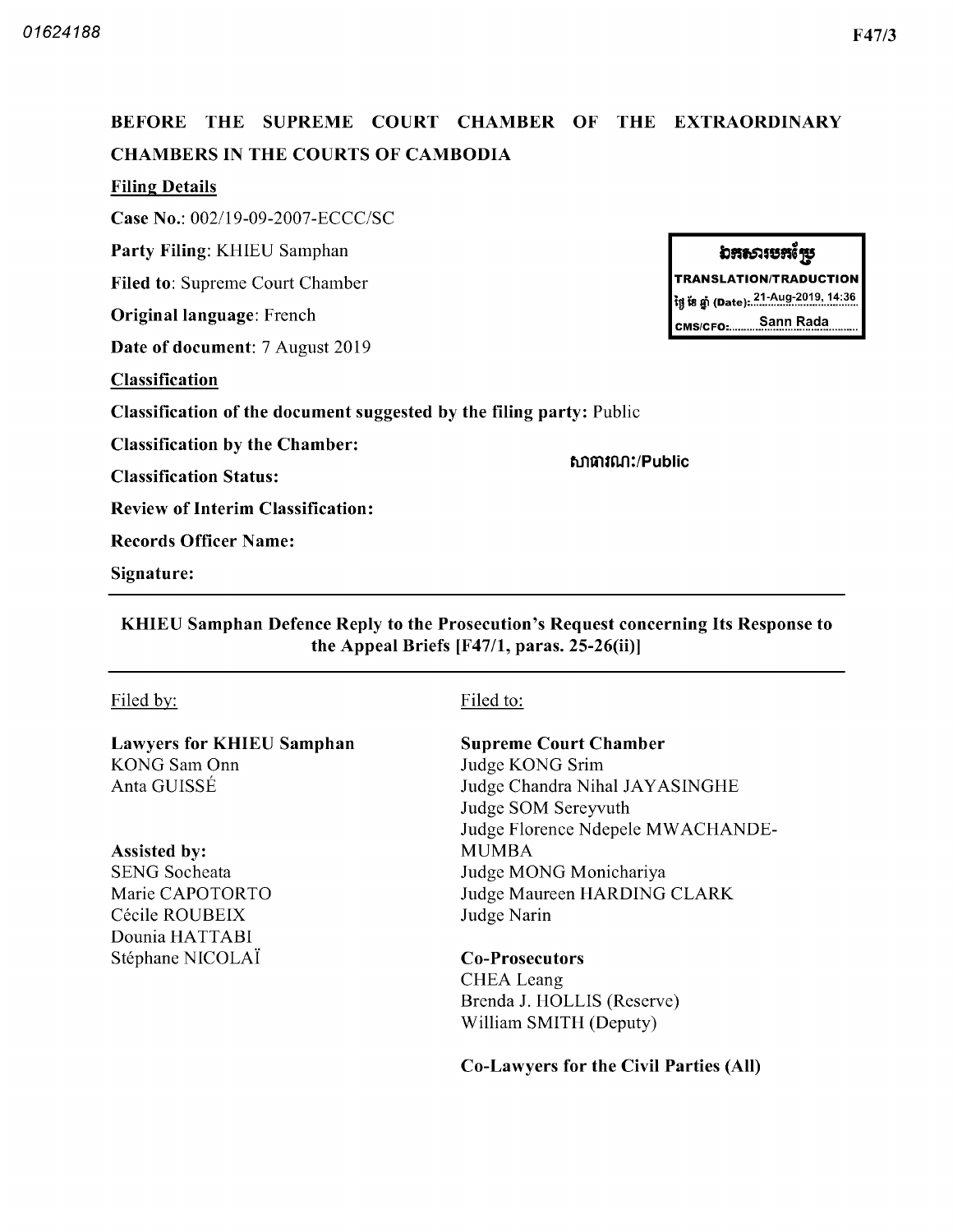### MAY IT PLEASE THE SUPREME COURT CHAMBER

- 1. On 10 July 2019, the KHIEU Samphan Defence (the "Defence") requested the Supreme Court Chamber to permit it to file a 950-page appeal brief in French within  $10.5$  months of the filing of its notice of appeal, with the translation into Khmer to follow as soon as possible.<sup>1</sup>
- 2. On 23 July 2019, the parties received notification of the Prosecution's Response to the Defence's Request.<sup>2</sup> The Prosecution opposes it, contending that a period of five months and 300 pages for each defence team to file briefs, in one language, is sufficient.<sup>3</sup> It requests that any extensions granted to the Defence be "extended [to it] in a proportionate manner" for filing its response brief.<sup>4</sup>
- 3. The same day, the NUON Chea Defence filed a "first" request for extensions for filing its appeal brief. It requested permission to file a 1000-page brief in one language initially within 10.5 months of filing its notice of appeal.<sup>5</sup>
- 4. On 29 July 2019, the Defence replied to the Prosecution.<sup>6</sup> It did not oppose the Prosecution's request concerning its Response, as it seemed reasonable at the time.
- 5. On 2 August 2019, the parties received notification of the Prosecution's Response to the NUON Chea Defence Request for extensions, which request the Prosecution opposes. In its Response, it requests to be afforded "70% of the combined total of pages and  $50\%$  of the combined time granted to both Defence teams" for filing its response brief.<sup>8</sup>
- 6. On 4 August 2019, NUON Chea died.

<sup>&</sup>lt;sup>1</sup> Khieu Samphan's Request for an Extension of Time and Page Limits for Filing His Appeal Brief, 10 July 2019, F45

<sup>&</sup>lt;sup>2</sup> Co-Prosecutors' Response to Khieu Samphan's Request for Additional Time and Page Limits for Appellate Briefs, 22 July 2019,  $F45/2$  ("Response  $F45/2$ "), notified in French on 26 July 2019.

 $3$  Response F45/2, paras. 17 and 22.

Response F45/2, paras. 18 and 22.

<sup>&</sup>lt;sup>5</sup> NUON Chea's First Request for an Extension of Time and Page Limits for Filing His Appeal Brief Against the Trial Judgement in Case  $002/02$ , 23 July 2019, F47.

<sup>&</sup>lt;sup>6</sup> Khieu Samphan's Defence Reply to the Responses to its Request for Extension of Time and Page Limits for Filing His Appeal Briefs, 29 July 2019, F45/3, notified on 30 July 2019.

 $\degree$  Co-Prosecutors' Response to NUON Chea's Request for Additional Time and Page Limits for His Appeal Brief, 1 August 2019, F47/1 ("Response/Request F47/1"). The Defence worked on the basis of a first unfinished draft translation into French received from ITU, as it [ITU] was unable to translate the document in a timely fashion Response/Request F47/1, paras. 25-26(ii).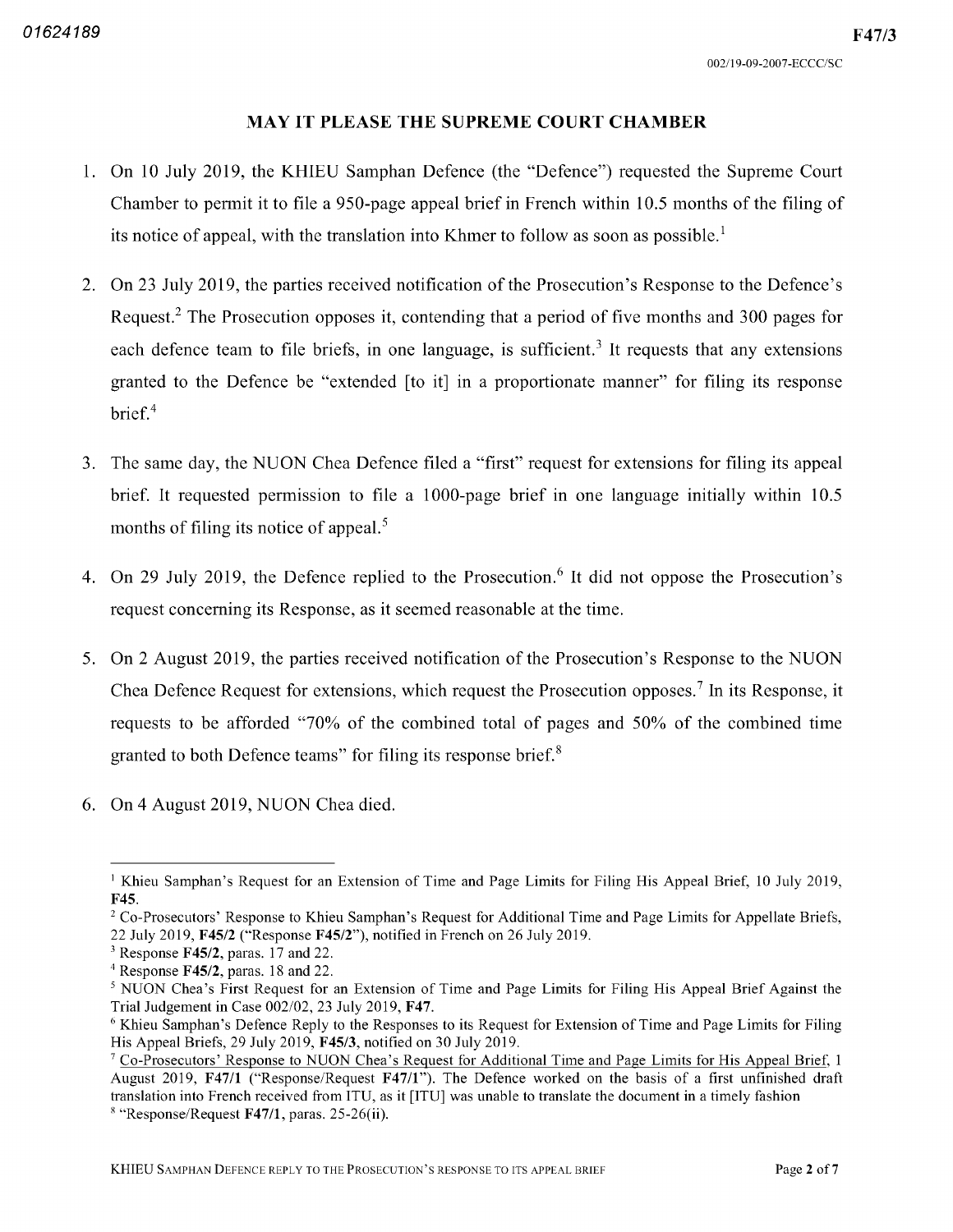$F47/3$ 

7. The Defence hereby opposes the Prosecution's new supplemental request, as it deems it evolving in nature and lacking in substantiation (I), unreasonable (II) and untimely (III).

# I. THE REQUEST IS EVOLVING IN NATURE AND LACKING IN SUBSTANTIATION

- 8. On appeal in Case 02/01, the Prosecution systematically requested extensions of time and/or page limits proportionate to any granted to the defence teams for purposes of filing its response to appeal briefs or even for examining witnesses.<sup>9</sup> The Supreme Court Chamber systematically denied such requests, deeming them lacking in substantiation.<sup>10</sup> Owing to the "obduracy" of the Prosecution,<sup>11</sup> the Supreme Court Chamber even had to recall that there is a fundamental difference between the position of an accused in a criminal trial and that of the prosecution.<sup>12</sup>
- 9. As regards, specifically, the Prosecution's Response to the appeal briefs of both defence teams, the Supreme Court Chamber granted the Prosecution the same number of pages plus a third of that amount (and not the combined total it requested)<sup>13</sup> and less than a third of the time period granted to the defence teams (and not the same amount it requested).<sup>14</sup> So where the defence

<sup>&</sup>lt;sup>9</sup> In regard to the appeal briefs, the Prosecution requested, for its response, the same time limits as those afforded to the defence teams and page limits amounting to the combined total of the two appeal briefs (references in the next footnote).

<sup>&</sup>lt;sup>10</sup> Decision on Defence Motion for Extension of Time and Page Limits on Notices of Appeal and Appeal Briefs, 29 August 2014, F3/3, paras, 5 and 10; Decision on Motions for Extensions of Time and Page Limits for Appeal Briefs and Responses, 31 October 2014, F9 ("Decision F9"), paras. 8-9, 15, 17, 20-21, 23; Decision on Co-Prosecutors' Request for Page and Time Extensions to Respond to the Defence Appeals of the Case 002/01 Judgment, 21 April 2015, F23/1 ("Decision F23/1"), paras, and 11; Decision on Co-Prosecutors' and Civil Party Lead Co-Lawyers' Request for Additional Time for Examination of SCW-5, 30 June 2015, F26/2/2 ("Decision F26/2/2"), paras. 6-8.

<sup>&</sup>lt;sup>11</sup> Decision on the Co-Prosecutors' Request for Page Extension for Their Prospective Response to NUON Chea's Sixth Request for Additional Evidence, 5 October 2015,  $F2/8/2/1$ , p. 3: "the Co-Prosecutors, notwithstanding the Supreme Court Chamber's consolidated view on this issue, obdurately justified the relief sought by making reference to the other party's request"

<sup>&</sup>lt;sup>12</sup> Decision F26/2/2, para. 6: "the Supreme Court Chamber recalls that there is a fundamental difference between the position of the accused in a criminal trial, whose liberty is at stake and who enjoys the fair trial rights set out, in particular, in Article 14(2) and (3) of the International Covenant on Civil and Political Rights ("ICCPR"), and that of the prosecution, which is representing the public interest that justice be done in accordance with the law".

<sup>&</sup>lt;sup>13</sup> Decision F9, paras. 15 and 17. The Supreme Court Chamber relied on the regulations of the international or internalised criminal tribunals in cases involving multiple accused. Pursuant to those regulations, in a one-appellant situation, the respondent is granted the same number of pages for the response to the appellant (para. 15 and footnotes 30-31).

<sup>&</sup>lt;sup>14</sup> Decision F9, paras. 20-21 ("The Supreme Court Chamber bears in mind that the *ad hoc* tribunals normally granted approximately half the time for response briefs as they do for appeal briefs, and considers that the Co-Prosecutors would be able to hold discussions and conduct a significant amount of preliminary work on their response upon receiving the appeal briefs in either English or French", para. 20)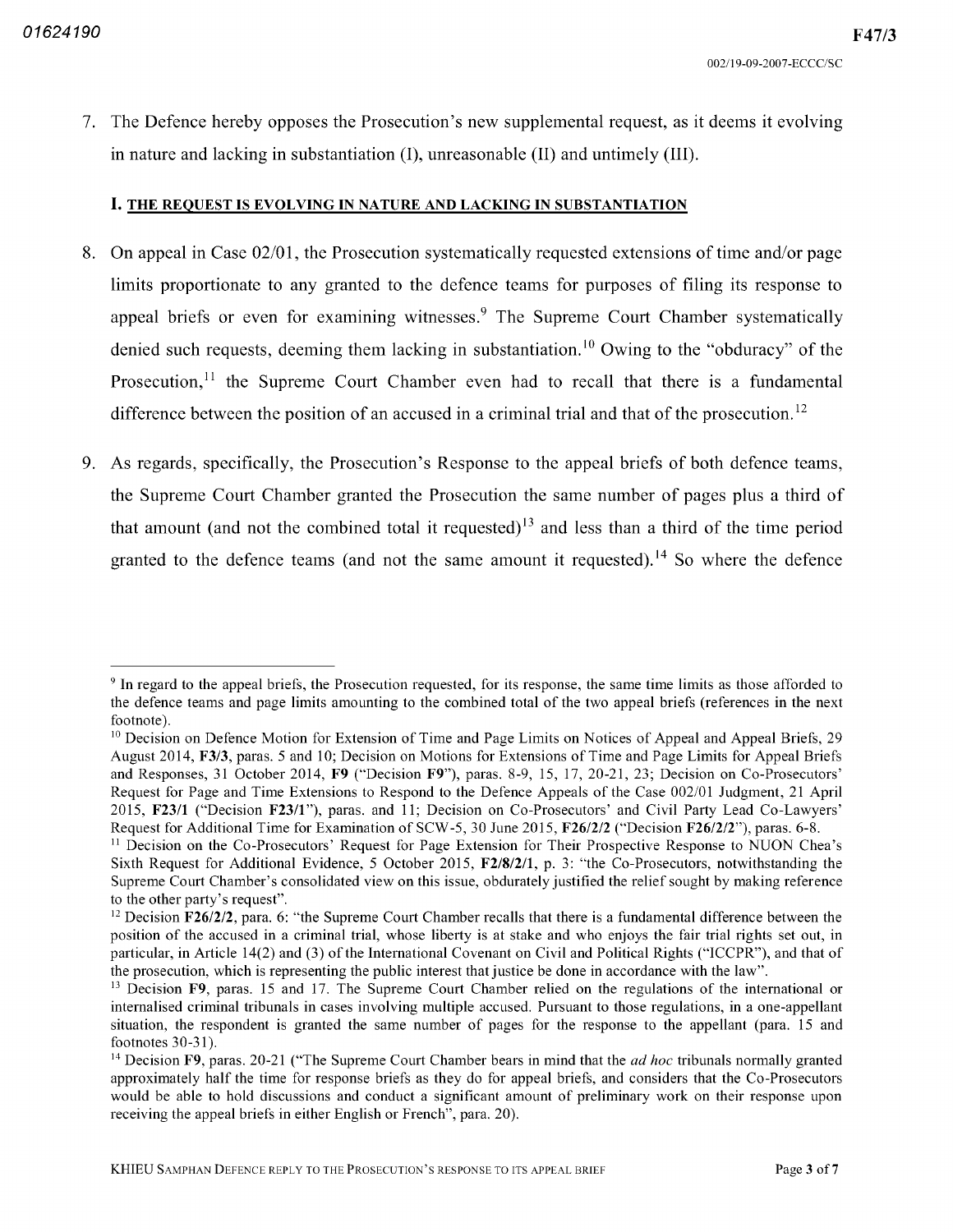teams were granted 90 days and 210 pages for filing their briefs in one language, the Prosecution was granted 30 days and 280 pages for filing its response in both languages.<sup>15</sup>

- 10. In Case 002/02, in response to the Defence, the Prosecution only requested extensions that are "proportionate" to any granted to the Defence teams for filing of its responses to the appeal briefs.<sup>16</sup> The Defence understood this to mean that the Prosecution had ceased making the kind of groundless requests as those it did in Case 002/01, and was finally deferring to the Supreme Court Chamber and its jurisprudence in Case 002/01.
- 11. However, 10 days thereafter, in response to the NUON Chea Defence, it adopted a new position. This time, it requested "at least  $70\%$  of the combined total of pages and at least  $50\%$  of the combined time afforded to the Defence". It requested further that the deadline for filing its response, "in one language", should be "at least 45 days after the Defence briefs have been filed in Khmer" 17
- 12. Therein, not only does the Prosecution fail to explain this abrupt change in position, but it also provides no grounds for its requests It merely refers to the reasons why according to it the defence teams should be afforded only five months and 300 pages in one language, and, in rather contradictory fashion, to the "volume of issues" that NUON Chea and KHIEU Samphan intend to appeal.<sup>18</sup> While – unlike in Case  $002/01$  – it is not requesting page limits amounting to the combined total of the two appeal briefs, it fails to explain why it should be granted at least  $70\%$ of the combined total, i.e. more than the same page limits plus one third, as was granted in Case 002/01. Similarly, it fails to explain why it is requesting  $-$  as it did in Case 002/01  $-$  the same time limits as those granted to the defence teams,  $19$  i.e. significantly more than less one third, as granted in Case  $002/01$ . It also fails to explain why it should be permitted to file in one language only. In other words, it provides no good grounds as to why the Supreme Court Chamber should depart from its Case  $002/01$  jurisprudence.

<sup>&</sup>lt;sup>15</sup> Decision **F9**, para. 23.

 $16$  Response F45/2, paras. 18 and 22.

 $^{17}$  Response/Request F47/1, paras. 25 and 26(ii).

 $^{18}$  Response/Request F47/1, para. 25.

<sup>&</sup>lt;sup>19</sup> "50% of the combined time" granted to the two defence teams amounts to the same time period granted to them.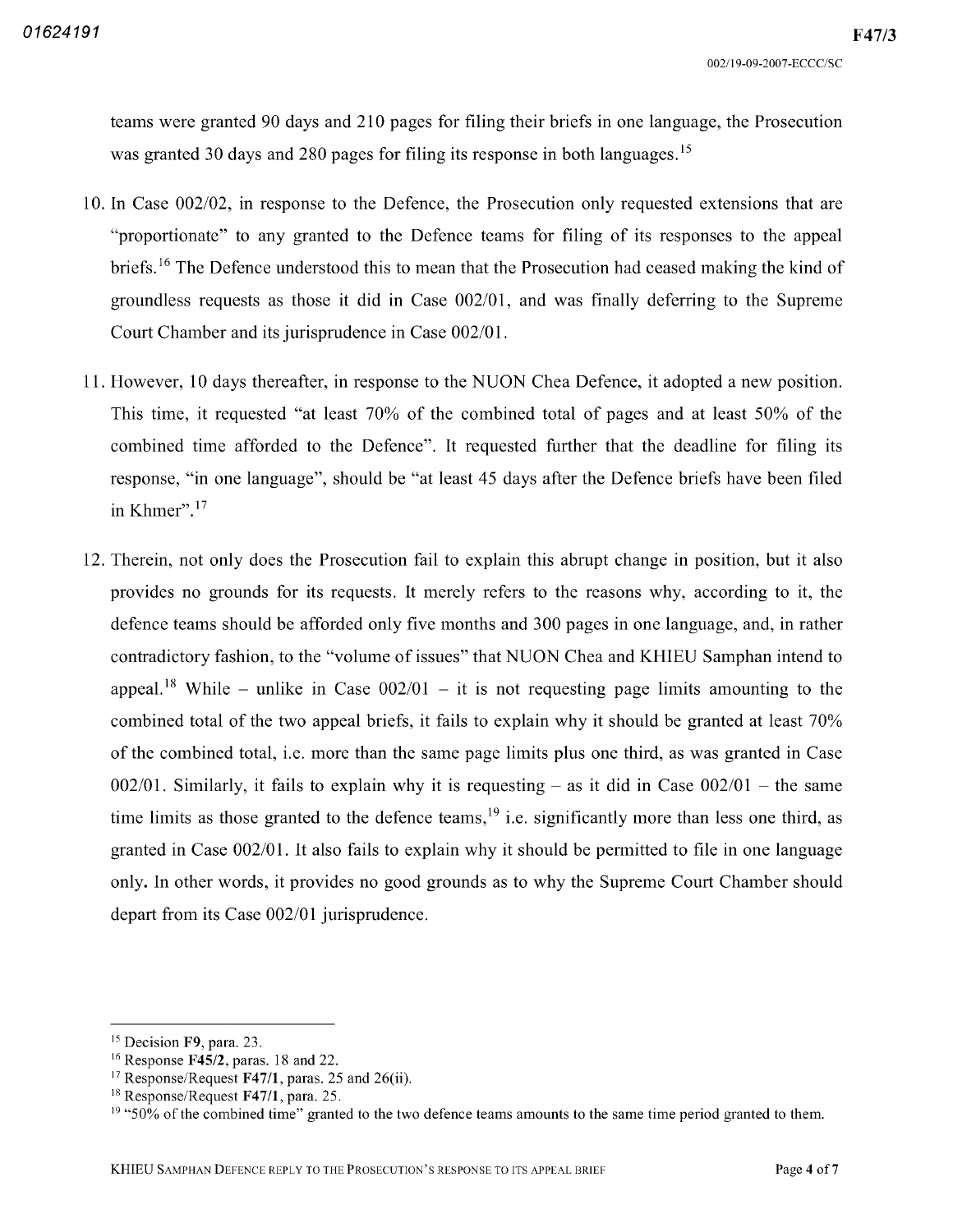F47/3

<sup>13</sup> The truth of the matter is that it simply cannot Its unreasonable request is only aimed at misleadingly scaring the Supreme Court Chamber regarding the time allowances requested by the defence teams

#### II. THE REQUEST IS UNREASONABLE AND IS AIMED AT SCARING THE SUPREME COURT CHAMBER

- 14. There are no good ground in Case 002/02 to grant the Prosecution a proportionate increase in the time and page limits for its response as was granted in Case 002/01. Such was already the case in regard to the Prosecution's response to two appeal briefs and is indeed still the case today after NUON Chea has died
- 15. When the Prosecution filed its Response, it was aware that like Case 002/01, Case 002/02 was the trial of two accused persons, and, moreover, Accused who were found guilty of participating in a joint criminal enterprise ("JCE"). The Prosecution was also aware that, as was the case in Case 002/01, it could start preparing its response upon receipt of the appeal briefs in one language and file it in both languages shortly after receiving notification of the Khmer versions.
- 16. In responding to the two Appellants, the Prosecution was aware that in their respective briefs, the Appellants were bound to raise largely overlapping issues. Evidence of this is the mere fact that in the reasons for the judgement, very few pages, out of the grand total, deal with each of the accused in particular

|           | Total number of<br>pages, including | Number of pages relating to<br>NUON Chea's roles and | Number of pages relating to<br>KHIEU Samphan's roles and |
|-----------|-------------------------------------|------------------------------------------------------|----------------------------------------------------------|
|           | annexes                             | responsibilities                                     | responsibilities                                         |
| In French | 2828                                | $91(3.21\%)$                                         | $137(4.84\%)$                                            |
| In        | 2387                                | 78 (3.26%)                                           | $92(3.85\%)$                                             |
| English's |                                     |                                                      |                                                          |

17. Most of the issues raised on appeal are common to both Co-Accused (conduct of the proceedings; the law applicable to the crimes, modes of liability, standard of review). Moreover, the Co-Accused were found guilty primarily of participating in a common JCE, the common purpose of which was allegedly implemented through five "policies" (each allegedly involving the commission of multiple crimes); both accused allegedly subscribed to and participated in the purported policies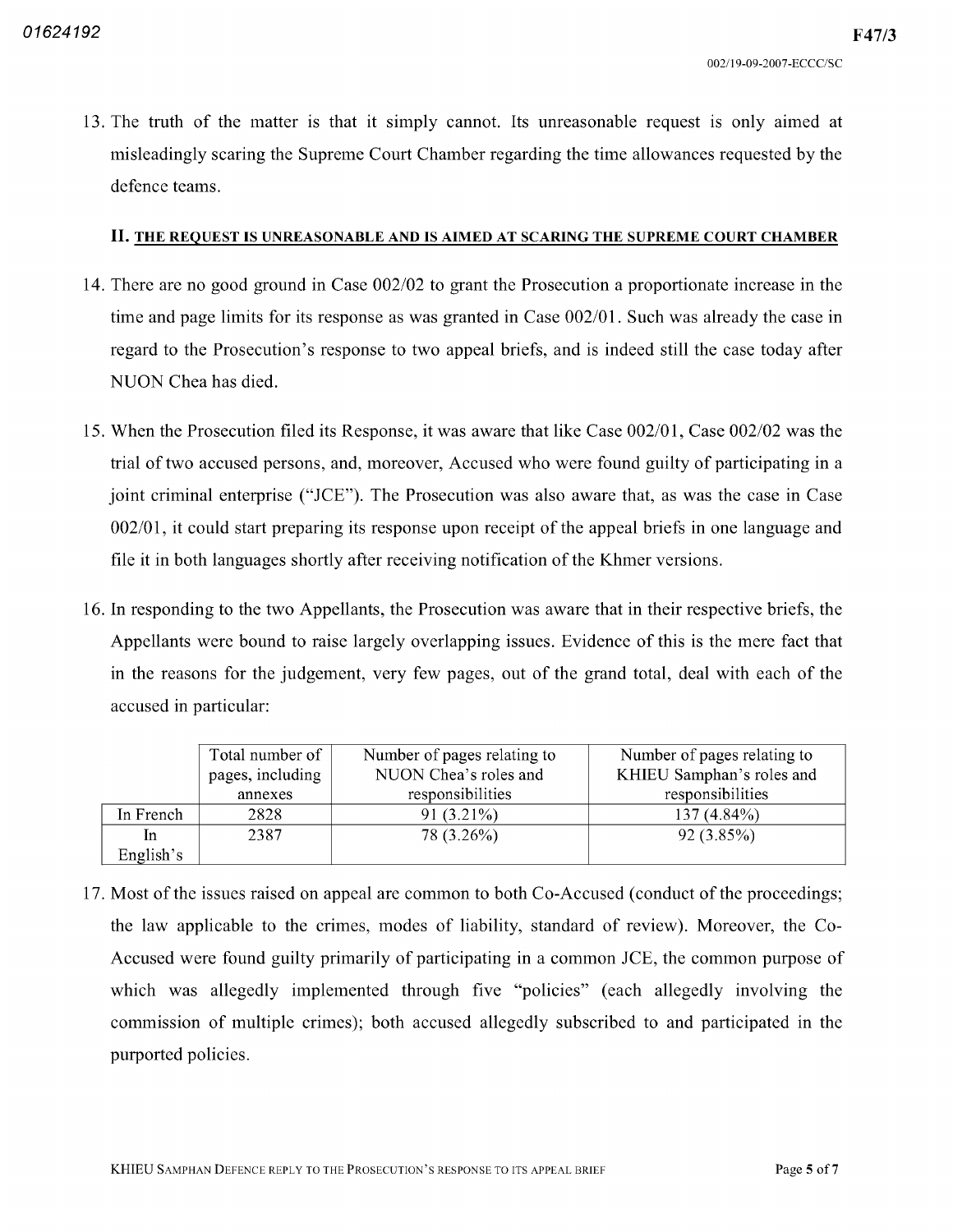- 18. Accordingly, in order to respond to appeal briefs which bound to overlap to a large extent, the Prosecution did not require more than the proportions it was granted in Case 002/01. This is especially true given that here again it could have taken full advantage of the time allotted to translating the defence teams' briefs into Khmer It deliberately omits to mention this while claiming, exaggeratedly, that granting the defence teams' request would mean that the time for the Defence appeal briefs alone in Khmer would be almost two years. $20$
- 19. In filing its Request, the Prosecution was aware that whereas the amount of time spent on the appeal briefs should understandably be significantly higher than in Case  $002/01$ , the time spent on translating them into Khmer is not time lost, quite the contrary. As was the situation in Case  $002/01$ , such time can be devoted, for example, 1) in part, to preparing the defence teams' responses to the Prosecution's appeal brief,  $2^1$  and 2) in whole, to preparing the Prosecution's responses to the defence teams' appeal briefs
- 20. In Case 002/01, the Supreme Court Chamber underscored the fact that the Prosecution was in a position to work on its response upon receipt of the appeal briefs in one language.<sup>22</sup> The Defence adds that the Prosecution can devote almost all of its resources to Case  $002/02$ ,<sup>23</sup> and also that it has in-house translators (unlike the Defence). $^{24}$
- <sup>21</sup> The Supreme Court Chamber should therefore order it to file its response in both languages no later than <sup>15</sup> days after receiving notification of the Defence's appeal brief in Khmer
- 22. Under these circumstances, the Prosecution ought to be able to file a comprehensive response to the Defence appeal brief without occasioning any delay the appellate process

<sup>&</sup>lt;sup>20</sup> Response/Request F47/1, para. 23: "This would mean that the time for the Defence appeal briefs *alone* in Case  $002/02$  would be almost two years." (emphasis supplied)

<sup>&</sup>lt;sup>21</sup> Decision on Defence Motions for Extension of Pages to Appeal and Time to Respond, 11 December 2014, F13<sub>*i*</sub> paras <sup>12</sup> <sup>13</sup> and <sup>17</sup> the Supreme Court Chamber postponed the starting point of the time limit for filing the Defence teams' responses to the notification of their appeal briefs in one language

<sup>&</sup>lt;sup>22</sup> Decision F9, para. 20 (see footnote 14. *supra*); Decision F23/1, para. 11 ("As to the contention that 30 days is insufficient for national and international elements of the Office of the Co-Prosecutors to work together, the Supreme Court Chamber considers it evident that such cooperation should have been taking place from the time of the filing of the appeal briefs in one language only The fact that the Co Prosecutors have themselves regularly requested filing documents in one language with Khmer translations to follow is a testament to early cooperation.").

<sup>&</sup>lt;sup>23</sup> Case 004/1 had ended. Case 004/2 is at the deliberations stage before the Pre-Trial Chamber. Case 003 is at the appellate replies stage. Finally, in Case 004, the filing of appeals against the Closing Orders started last month.

<sup>&</sup>lt;sup>24</sup> See for example the Co-Prosecutors' email of 1 June 2016 at 1306 hours, entitled: "OCP Response to Nuon Chea's Request to Recall Prak Khan – Request to File in One Language",  $E409/2.1.2$ , p. 2, second paragraph.